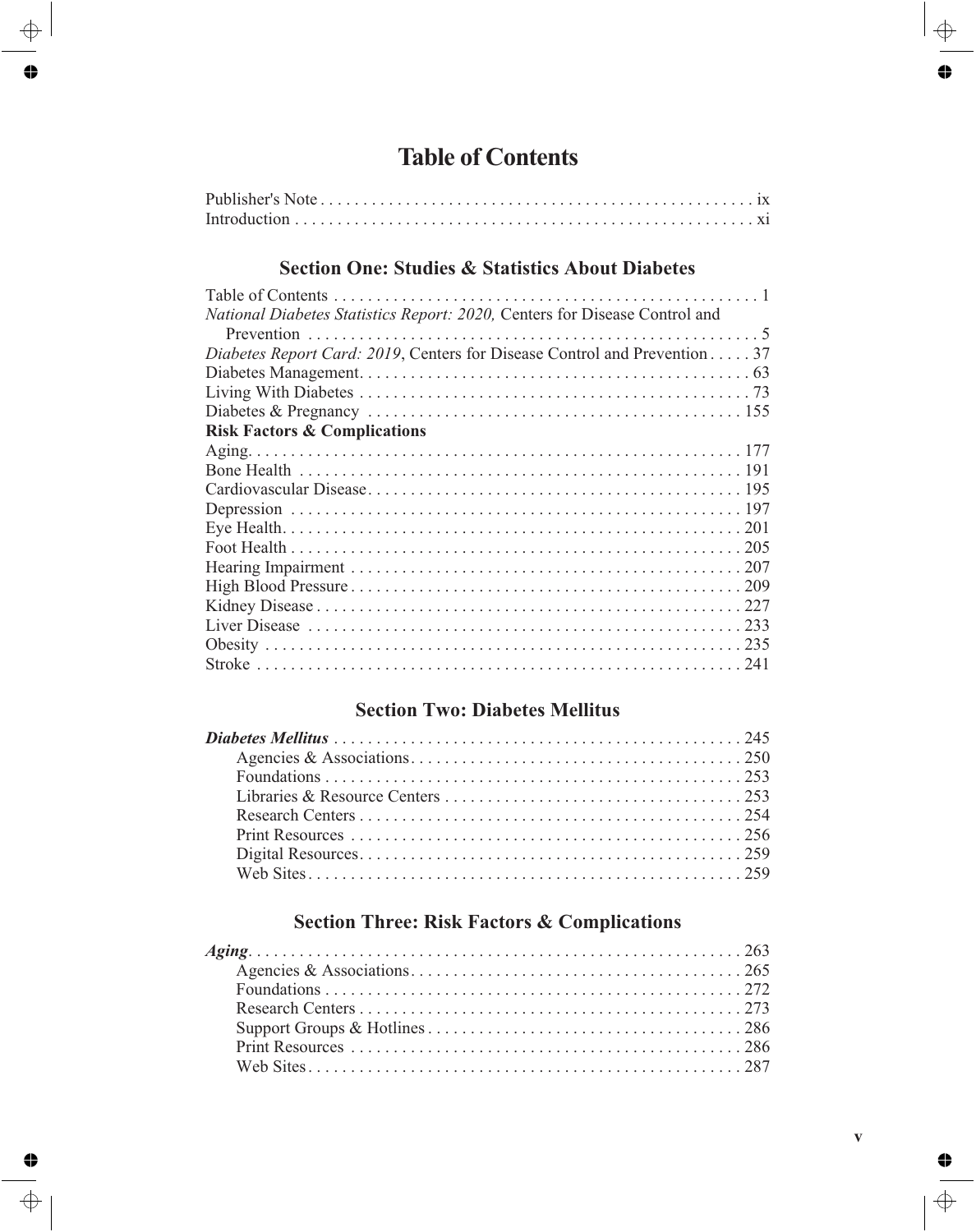| <i>Eye Damage (Retinoathy)</i> $\ldots \ldots \ldots \ldots \ldots \ldots \ldots \ldots \ldots \ldots \ldots \ldots \ldots 363$ |     |
|---------------------------------------------------------------------------------------------------------------------------------|-----|
| Web Sites                                                                                                                       | 424 |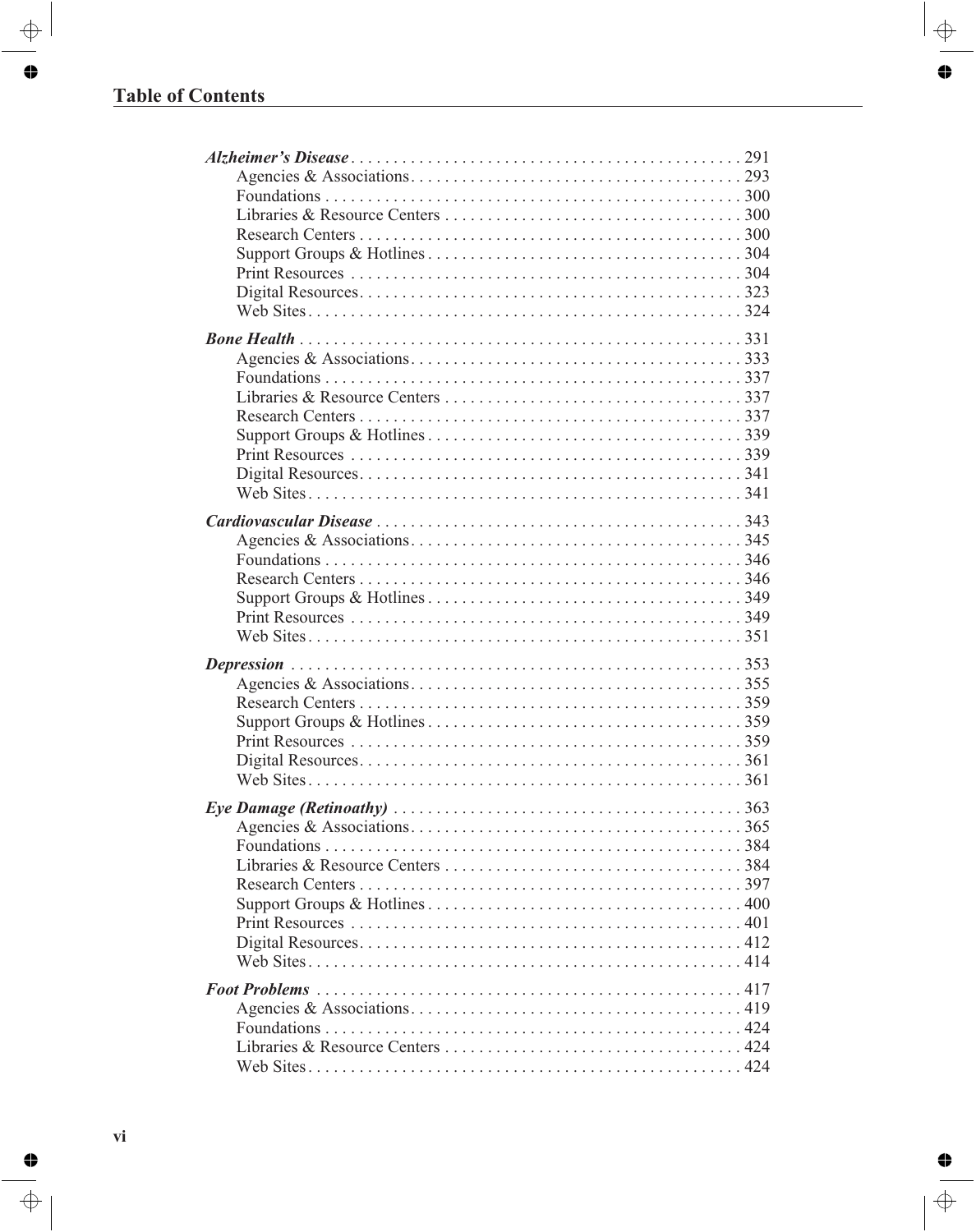| 479 |
|-----|
|     |
|     |
|     |
|     |
|     |
|     |
|     |
|     |
|     |
|     |
|     |
|     |
|     |
|     |
|     |